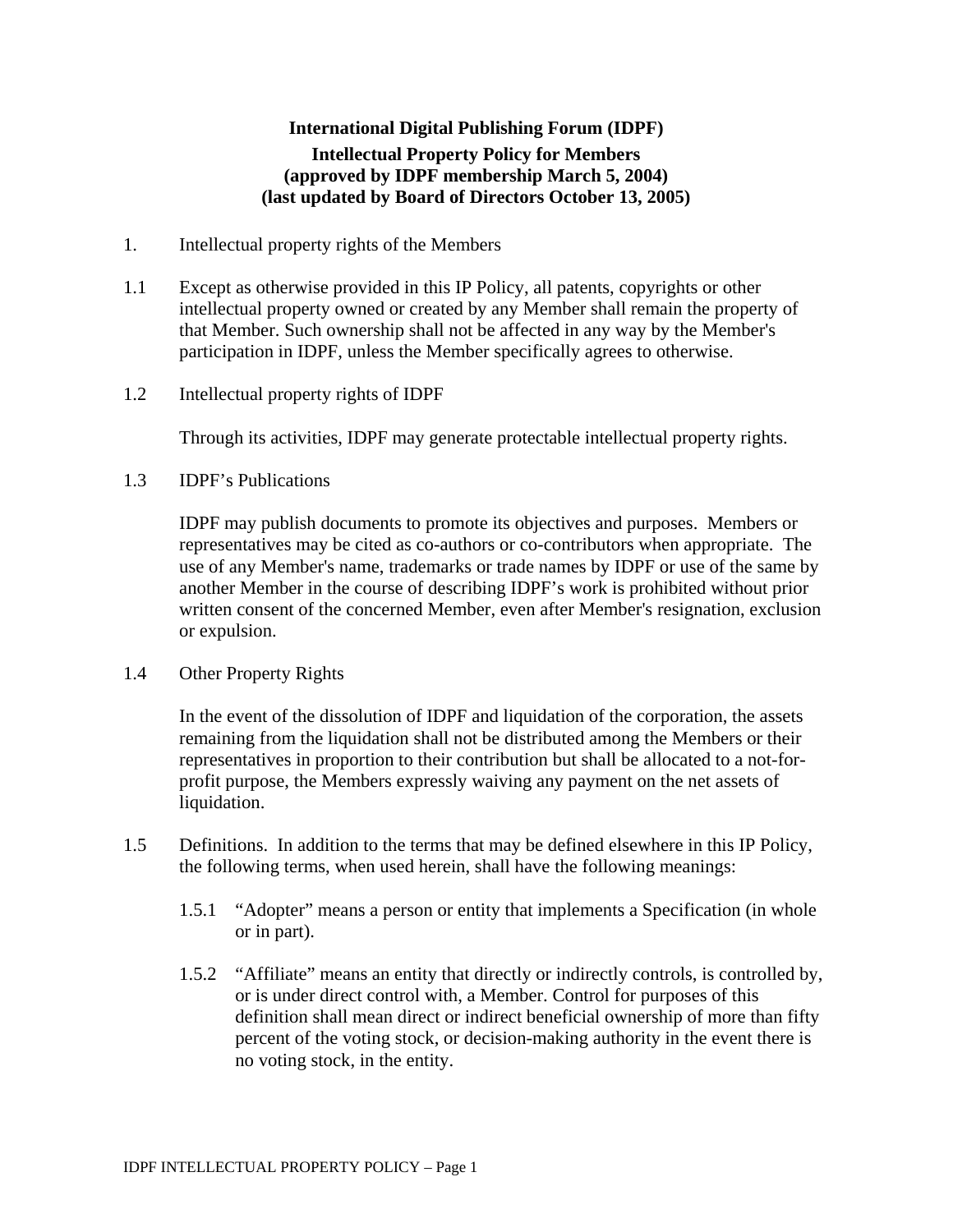- 1.5.3 "Call" or "Calling" of an Intermediate Notice Period or a Final Notice Period shall have the meaning as set forth in Section 2.3.1, and Section 2.3.2, respectively.
- 1.5.4 "Contribution" means any data or information contributed by a Member in the development of a Specification which is ultimately incorporated into such Specification.
- 1.5.5 "Draft Specification" means a Specification that is in the Draft Document stage as contemplated by the Policies and Procedures.
- 1.5.6 "Disclosure Statement(s)" shall have the meaning as set forth in Section 2.4 below.
- 1.5.7 "Essential Claims" means claims of a patent or patent applications, within the Scope (as such term is defined below), other than design patents and design registrations, that are: (i) owned or controlled by a Member or its Affiliates now or at any future time; and (ii) necessarily infringed by those portions of an implementation of the applicable Specification which are within the Scope, where such infringement could not have been avoided by another technically reasonable non-infringing alternative for implementing such Specification.

Notwithstanding the foregoing, "Essential Claims" does not include any claims: (w) that read solely on an optional implementation example included in such Specification; (x) other than those set forth above, even if contained in the same patent as Essential Claims; or (y) that, if licensed, would require a payment of royalties by the licensor to unaffiliated third parties.

Also notwithstanding the foregoing, "Essential Claims" does not include claims that cover (a) any enabling technologies that may be necessary to make or use any product or portion thereof that complies with such Specification, but are not themselves expressly set forth in such Specification (e.g., semiconductor manufacturing technology, compiler technology, object oriented technology, basic operating system technology, application programming interfaces, etc.); (b) the implementation of other published specifications developed elsewhere but referred to in the body of such Specification; (c) any portions of any product and any combinations thereof the purpose or function of which is not required for compliance with such Specification,; and (d) any software code set out in such Specification for purposes of illustration, sample implementation, or reference.

1.5.8 "Final Notice Period" means a period of forty five (45) calendar days following the day the IDPF Secretary sends the notice set forth in Section 2.5 below to Member's designated Representative, or such longer period as established by the Board of Directors, that the Proposed Specification will be delivered to the Members (i) as the basis, during such period, for the Members'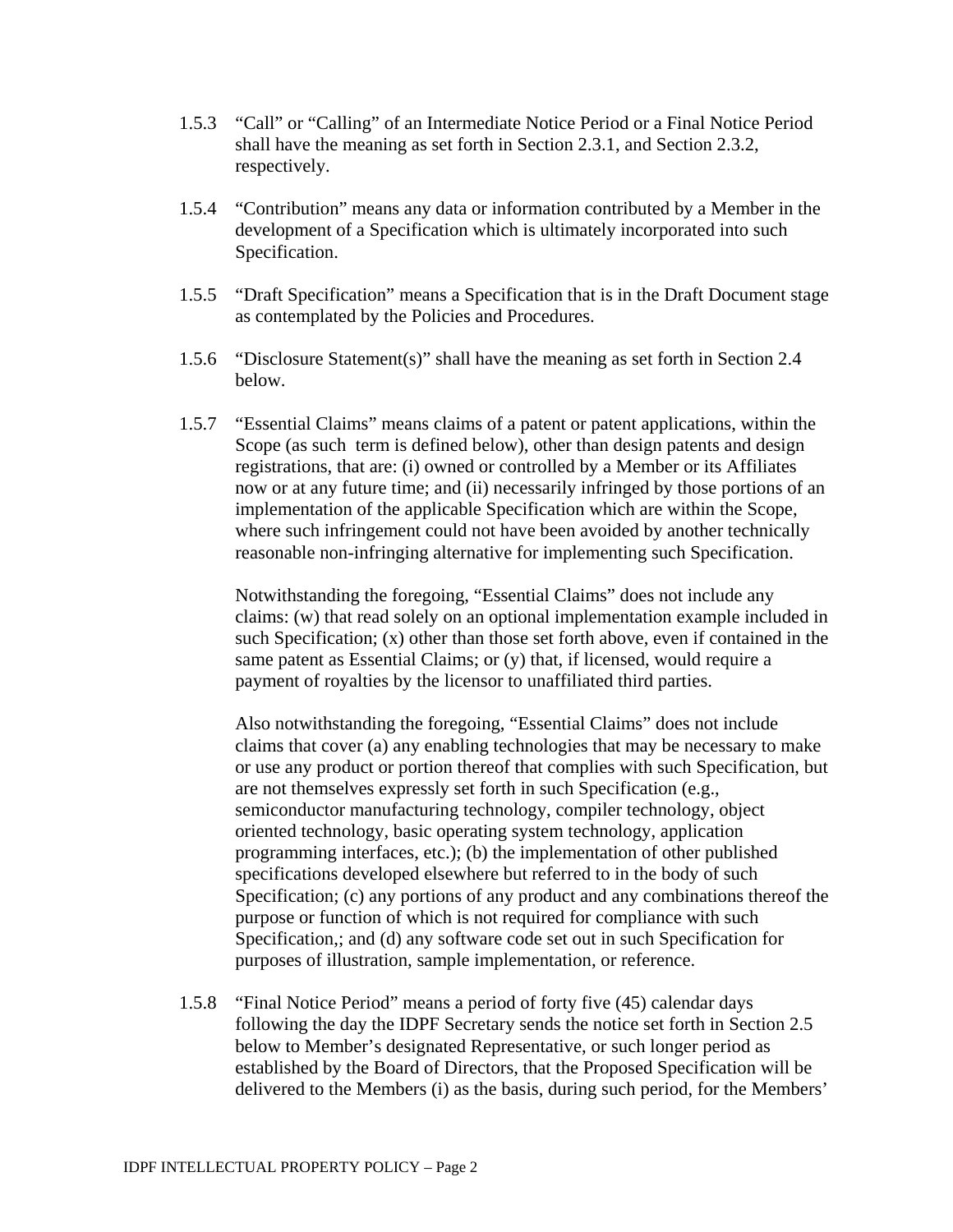Disclosure Statements, if any, as contemplated by Section 2.4 , and Licensing Statement, if any, as contemplated by Section 2.5; and (ii) for any other applicable vote as contemplated by the Policies and Procedures.

- 1.5.9 "Intermediate Notice Period" means a period of forty-five (45) calendar days following the day the IDPF Secretary sends the notice set forth in Section 2.5 below to Member's designated Representative, or such longer period as established by the Board of Directors, that Review Documentation will be delivered to Members (i) as the basis, during such period, for Members' Disclosure Statements, if any, as contemplated by Sections 2.4, and Licensing Statement, if any, as contemplated by Section 2.5; and (ii) for any other applicable vote as contemplated by the Policies and Procedures.
- 1.5.10 "IP Policy" or "these Policies" means this "International Digital Publishing Forum (IDPF) Intellectual Property Policy for Members" document.
- 1.5.11 "Licensing Statement(s)" shall have the meaning as set forth in Section 2.5 below.
- 1.5.12 "Member" means an entity or person that has executed a Membership Agreement with the IDPF and includes all Members as contemplated by the Policies and Procedures.
- 1.5.13 "Membership Agreement" shall mean a form of membership agreement approved by the Board of Directors for execution by Members.
- 1.5.14 "Notice Period(s)" means the Intermediate Notice Periods and Final Notice Period.
- 1.5.15 "Objective Review Period Criteria" means that the applicable Review Documentation for a particular Notice Period has sufficient description and identification of methods and processes to enable Members to address the following during the applicable Notice Period: (a) properly evaluate their patents (both registered patents and patent applications); (b) give a meaningful patent Disclosure Statement; and (c) properly evaluate and declare their Licensing Statement.
- 1.5.16 "IDPF" means the International Digital Publishing Forum, a non-profit corporation organized under the laws of the District of Columbia.
- 1.5.17 "Policies and Procedures" means the IDPF's Policies and Procedures document.
- 1.5.18 "Proposed Specification" means a Specification that is in the Proposed Document stage as contemplated by the Policies and Procedures.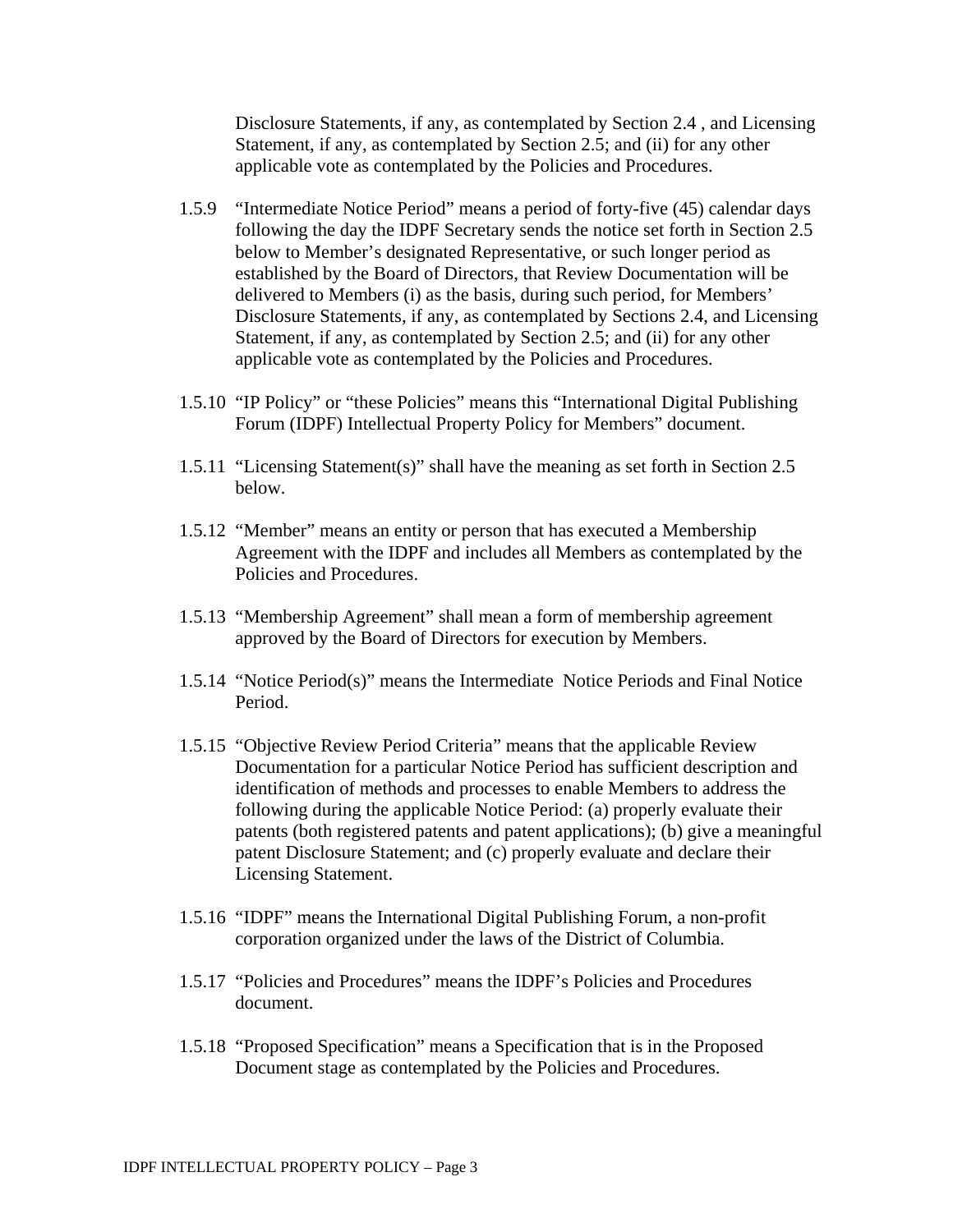- 1.5.19 "Recommended Specification" means a Specification that is in the Recommended Document stage as contemplated by the Policies and Procedures.
- 1.5.20 "Representative" shall have the meaning as set forth in the Policies and Procedures.
- 1.5.21 "Review Documentation" means a document, or documents, which satisfy the Objective Review Period Criteria, and which constitutes the basis for the Calling of a Notice Period, and, which, in turn, constitutes the basis for any Disclosure Statement and Licensing Statement by a Member during such Notice Period, including, but not limited to, a Proposed Specification that may be delivered to the Members in the Final Notice Period, or a Draft Specifications.
- 1.5.22 "Scope" means the creation, distribution, consumption, or securing of electronic publications, to the extent required for compliance with a Specification. An "electronic publication" is a literary work in digital format that is disseminated and accessed electronically. For purposes of illustration, an electronic publication may incorporate multimedia elements such as text, digitized images, animation, and sound tracks, and may employ hypertext technology.
- 1.5.23 "Specification" shall have the meaning as set forth in the Policies and Procedures, and includes, but may not be limited to, Submitted Specifications, Draft Specifications, Proposed Specifications, and Recommended Specifications. Without limiting the foregoing, the term Specification shall also include any Specification that, as of the date this IP Policy is duly approved as a Recommended Document as contemplated by the Policies and Procedures, or may already be in development by the IDPF or any of its Working Groups.
- 1.5.24 "Submitted Specification" means a Specification that is in the Submitted Document stage as contemplated by the Policies and Procedures.
- 1.5.25 "Working Group" shall have the meaning as set forth in the Policies and Procedures.
- 2. Intellectual Property Policies for IDPF Specifications and Standards Activities
- 2.1 Subject only to the license and ownership provisions set forth in Sections 2 and 3 of this IP Policy, each Member shall retain all of its patent, copyright, trade secret and other proprietary rights in and to any inventions, works, data or technologies owned by it.
- 2.2 At any time prior to the first Intermediate Notice Period, and between any of the Notice Periods, for a particular Specification that may be under consideration or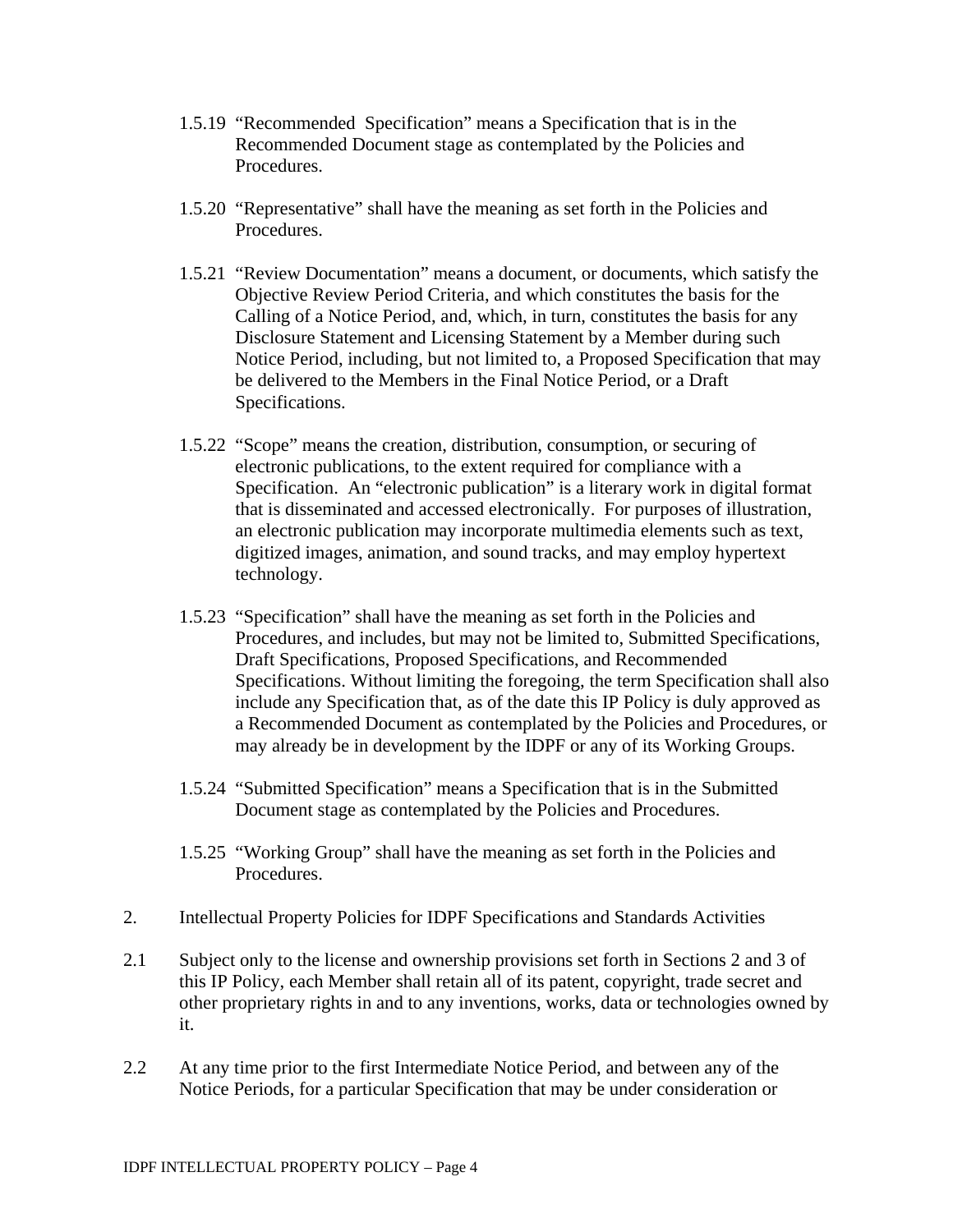development by a Working Group, if a Member's Representative has actual personal knowledge that any of such Member's patents or patent applications contain "Essential Claims", the Representative *may disclose*, in writing or via email, the existence of any such patents, claims, or patent applications to the chair or secretary of the Working Group or Subgroup in which such Specification is under consideration.

2.3 2.3.1 *Calling Intermediate Notice Periods*. In the course of developing and considering a Specification by a Working Group, a Working Group may, upon a proper vote of the Members of the Working Group in accordance with the voting rules for the Working Group (including, but not limited to, the voting rules set forth in the Policies and Procedures) initiate up to, but not more than, two Intermediate Notice Periods in any twelve (12) month period (hereinafter referred to as a "Call of an Intermediate Notice Period " or the "Calling of an Intermediate Notice Period"). In order to authorize a Call of an Intermediate Notice Period, the Working Group must, in addition to any other terms and conditions set forth in this IP Policy (including, but not limited to, this Section 2.3), satisfy the following conditions: (i) the Working Group must identify the specific Review Documentation which will constitute the basis for the Intermediate Notice Period and which, in turn, will constitute the basis for the Members' Disclosure Statements, as contemplated by Section 2.4 below, and Licensing Statements, as contemplated by Section 2.5 below; (ii) the Review Documentation must be sufficiently detailed to satisfy the Objective Review Period Criteria (as such term is defined herein); and (iii) as a part of each vote by a Working Group to approve a Call of an Intermediate Notice Period, the Working Group must also approve an affirmative statement that such Working Group has evaluated the Objective Review Period Criteria and concludes that the Review Documentation that is the subject of the applicable Intermediate Notice Period fully satisfies such Objective Review Period Criteria.

2.3.2 *Calling the Final Notice Period*. In the course of developing and considering a Specification by a Working Group, and once a Specification has been elevated to a Proposed Document pursuant to, and in accordance with, the Policies & Procedures, a Working Group may, upon a proper vote of the Members of the Working Group in accordance with the voting rules for the Working Group (including, but not limited to, the voting rules set forth in the Policies and Procedures) initiate the Final Notice Period (hereinafter referred to as a "Call of the Final Notice Period" or the "Calling of the Final Notice Period"). In order to authorize a Call of the Final Notice Period, the Working Group must, in addition to any other terms and conditions set forth in this IP Policy (including, but not limited to, this Section 2.3), satisfy the following conditions:(i) the Working Group must identify the Proposed Specification which will constitute the basis for the Final Notice Period and which, in turn, will constitute the basis for each Member's Disclosure Statement, as contemplated by Section 2.4 below, and Licensing Statement, as contemplated by Section 2.5 below; (ii) the Proposed Specification must be sufficiently detailed to satisfy the Objective Review Period Criteria (as such term is defined herein); and (iii) as a part of each vote by a Working Group to approve a Call of the Final Notice Period, the Working Group must also approve an affirmative statement that such Working Group has evaluated the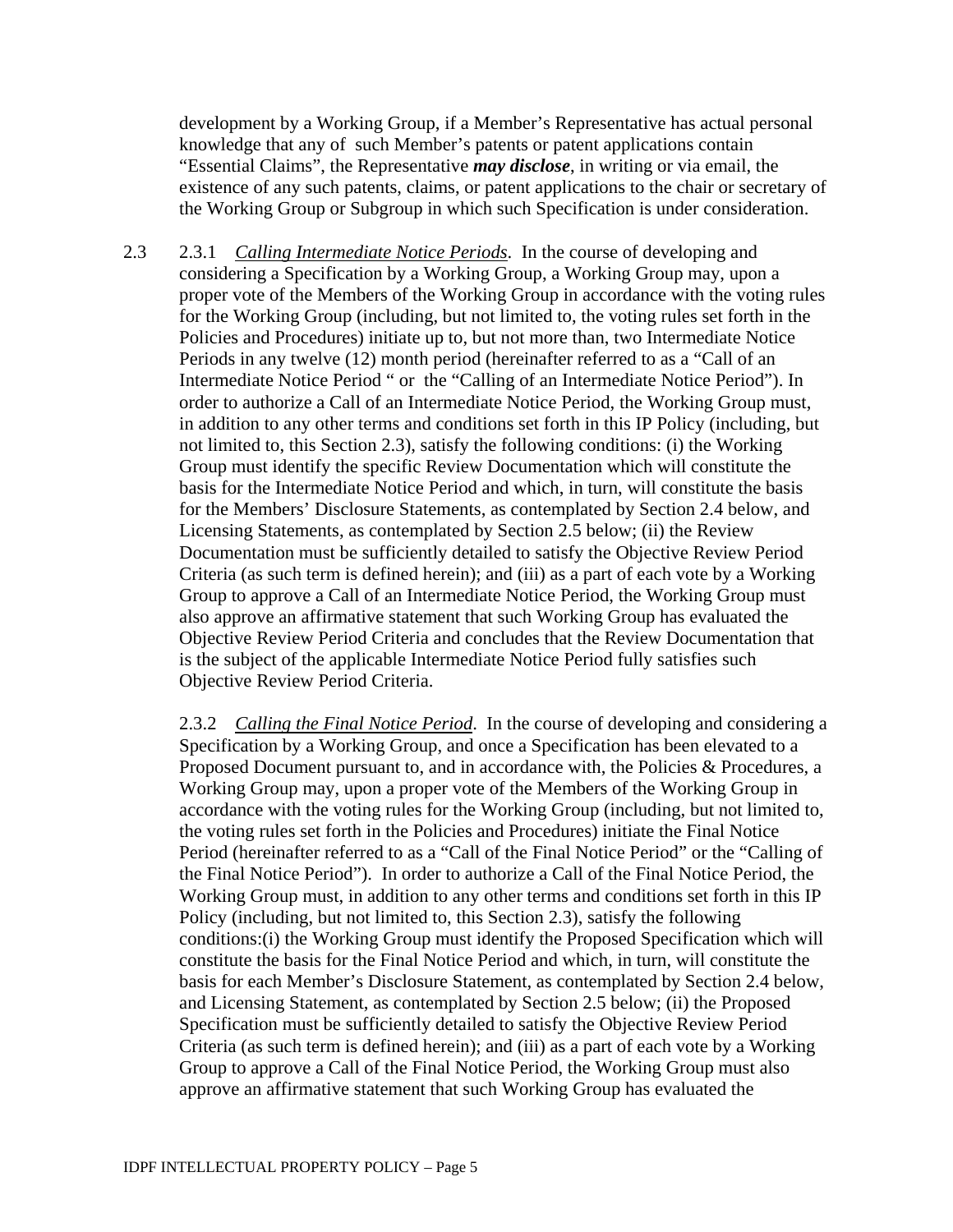Objective Review Period Criteria and concludes that the Proposed Specification that is the subject of the applicable Final Notice Period fully satisfies such Objective Review Period Criteria.

2.3.3 The chairperson of the Working Group shall report to the Secretary of the IDPF the results of each Working Group vote related to the Calling of an Intermediate Notice Period and the Calling of the Final Notice Period. If the Working Group has voted to Call a Notice Period, the Secretary shall proceed with the process set forth in Section 2.5.

2.3.4 Any IDPF Member may, in writing, petition (a "Re-evaluation Request") the Board of Directors to review any vote of a Working Group to either Call, or not Call, an Intermediate Notice Period, or to review any vote of a Working Group to Call a Final Notice Period. Upon receipt of the written Re-evaluation Request, and subject to the conditions outlined herein, the Board of Directors will have the right to review a Working Group's vote related to Calling the applicable Notice Period and the Board of Directors could (i) with regard to a Re-Evaluation Request related to an Intermediate Notice Period (whether the vote approved or did not approve Calling the applicable Intermediate Notice Period), either cancel an Intermediate Notice Period even thought the Working Group voted for the same, or require the Calling of an Intermediate Notice Period even though the Working Group voted against Calling the same; and (ii) with regard to a Re-Evaluation Request related to a Final Notice Period, either cancel the Final Notice Period or allow the Final Notice Period to continue as approved by the vote of the Working Group. In making its determination, the Board must use the same Objective Review Period Criteria, and the same meaning of Review Documentation, that the Working Group must use when it conducted the Working Group vote. During the period that the Board of Directors is evaluating a Member's Re-evaluation Request to review a Working Group's vote, the days of the applicable Notice Period shall be tolled and the duty, if any, of Members to provide Licensing Statements (as contemplated by Section 2.4) and Disclosure Statements (as contemplated by Section 2.5) will all be suspended, pending the outcome of the Board of Director's decision related to such Working Group vote. If the Board of Director's decides to resume the applicable Notice Period, the Notice Period shall resume as of the date it was initially tolled.

2.3.5 With regard to Intermediate Notice Periods only, any IDPF Member may, in writing, petition the Board of Directors to require a Working Group to have a vote on whether to Call an Intermediate Review Period. In the event the Board so directs a Working Group to have such a vote related to an Intermediate Review Period, all of the procedures set forth in this Section 2 will thereafter apply to that Working Group's vote.

2.3.6 All Intermediate Notice Periods that are Called, whether initially Called by a Working Group without any input by the Board of Directors ,or by the initiative of the Board of Directors as contemplated by Section 2.3.4 and 2.3.5 above, such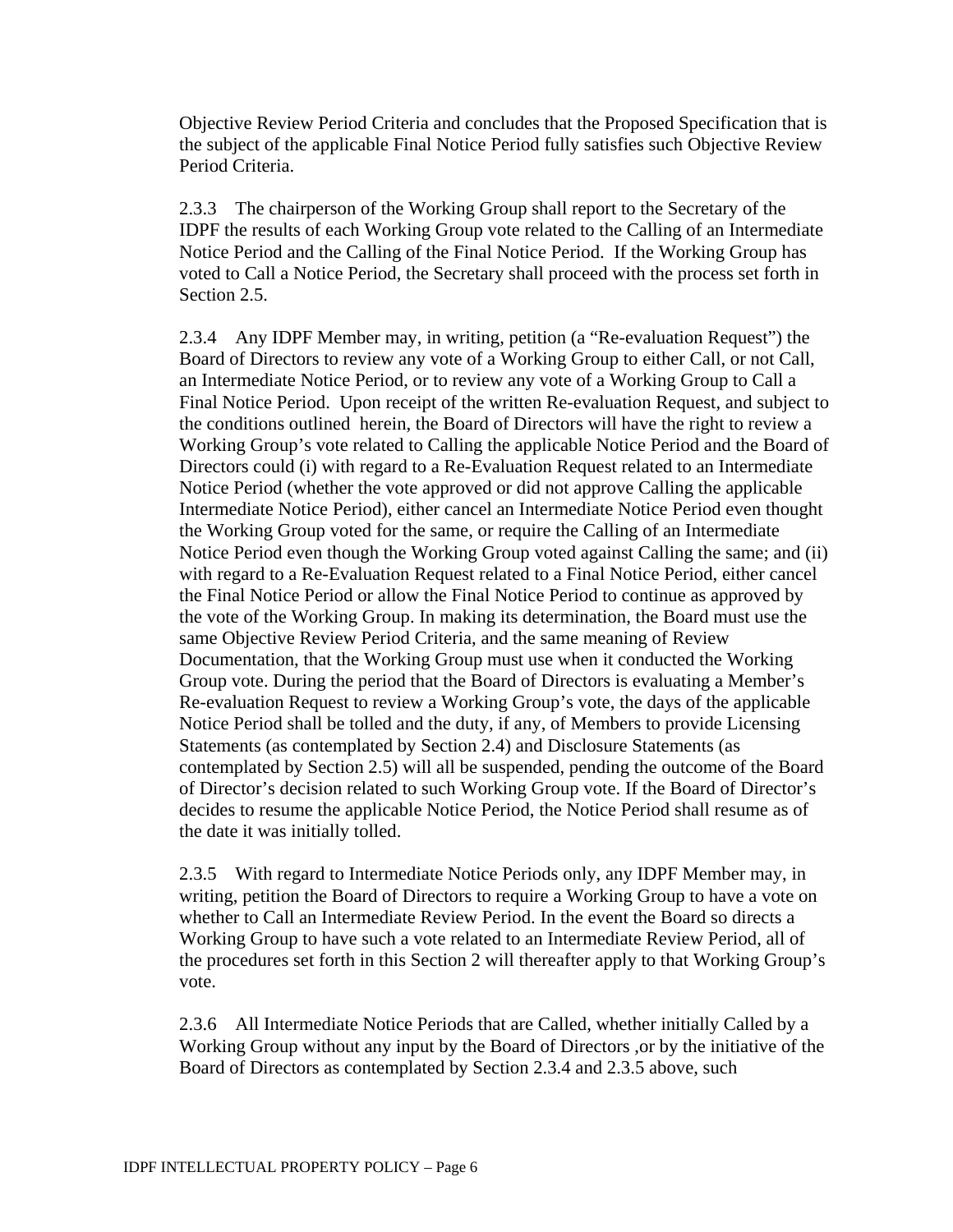Intermediate Notice Period shall count as one of the two Intermediate Notice Periods permitted by Section 2.3.1 above in any twelve (12) month period.

2.4 2.4.1 During a Notice Period called by the Secretary of the IDPF in accordance with Section 2.5, the following procedures shall apply concerning the disclosure, if any, by a Member of its "Essential Claims" (the "Disclosure Statement") during the applicable Notice Period: (i) if a Representative has actual personal knowledge that any of such Member's patents or published patent applications contain "Essential Claims," such determination to be based only upon the applicable Review Documentation that is the basis of the applicable Notice Period, then the Representative *shall disclose*, in writing or via email, the existence of any such patents, claims, or published patent applications by providing the registration number for the applicable patent registration or application number/serial number for the applicable published patent application to the chair or secretary of the Working Group or Subgroup in which such draft is under consideration; and (ii) if the Representative has actual personal knowledge that any patent application of such Member which has *not* yet been published anywhere in the world (hereinafter, "Non-published Application(s)") contains "Essential Claims," such determination to be based only upon the applicable Review Documentation that is the basis of the applicable Notice Period, then the Representative *may disclose*, in writing or via email, to the chair or secretary of the Working Group or Subgroup in which such draft is under consideration, any information he/she may deem useful for the continued development of the applicable Specification, including, but not necessarily limited to, describing those portions of the Specification that may be so affected by the Essential Claims contained in the Non-published Application. The above provisions of this Section 2.4.1 concerning a Representative's disclosure of patents and patent applications related to the applicable Review Documentation shall terminate at the end of the applicable Notice Period for such Review Documentation.

2.4.2 Any obligation of a Representative to provide any Disclosure Statement as contemplated by Section 2.4 and any Licensing Statement as contemplated by Section 2.5, and any voluntary delivery of any information as contemplated by Section 2.2: (i) does not include any obligation to disclose knowledge that would result from imputing the knowledge of the entire Member entity to such Representative; and (ii) does not impose any obligation on a Member or its Representative to conduct any patent or other intellectual property searches of any kind or nature.

2.5 In the event the Secretary of IDPF receives notice that an Intermediate Notice Period or a Final Notice Period has been Called in accordance with this IP Policy and the Policies and Procedures, the Secretary of IDPF shall provide each Member identified in IDPF records with written notices that the applicable Notice Period has been Called and shall notify each Member that (i) Members may be required, during such Notice Period, to provide, if applicable (a) a Disclosure Statement, as contemplated in Section 2.4; and (b) a Licensing Statement, as contemplated by this Section 2.5; and (ii) may have an opportunity to either comment or vote, if applicable, on the applicable Review Documentation, including, but not limited to, voting on a Proposed Specification provided during a Final Notice Period. A copy of the applicable Review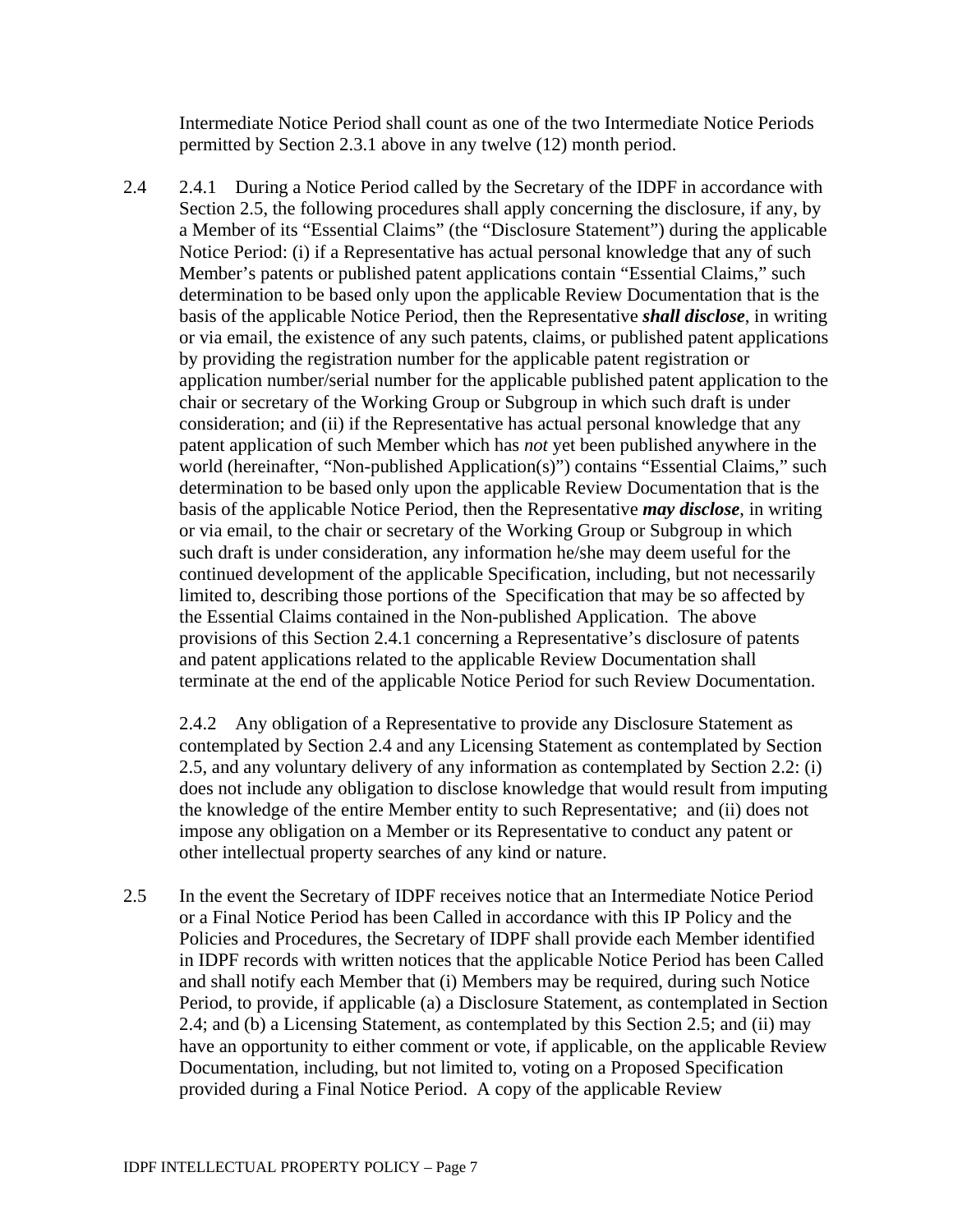Documentation (including, but not limited to, a Proposed Specification in the case of a Final Notice Period) shall accompany the applicable notice from the Secretary.

Member agrees that, during such Notice Period, Member will make a good faith effort to determine Member's policy with respect to the licensing of its Essential Claims to provide Members and Adopters (as such term is defined above) with the necessary rights to implement the applicable Specification (if and when such Specification is duly approved and adopted without substantive amendment or modification by IDPF as a Recommended Specification in accordance with the procedures set forth in the Policies and Procedures.

Before the end of each Intermediate Notice Period (with regard to, and based upon, the applicable Review Documentation only ), and before the end of the Final Notice Period (with regard to, and based upon, the applicable Proposed Specification only), Member shall provide a statement to the Secretary of IDPF (a "Licensing Statement") in which it indicates that, with respect to any implementation described in the applicable Review Documentation (including, but not limited to, any Proposed Specification in the situation of a Final Notice Period), Member either:

(a) agrees to license its Essential Claims to Members and to Adopters, for use only in those portions of implementations of the applicable Specification which are within the Scope, without charge or upon royalty-bearing terms, and upon such other terms as set forth in the Licensing Statement, but in all cases upon reasonable and nondiscriminatory terms and conditions, if the Specification is adopted as a Recommended Specification by the IDPF;

(b) is, in good faith, unable to determine whether Member will license any of its Essential Claims that may be related to the applicable Specification, and desires more time to make such determination, pursuant to Section 2.9 below; or

(c) (i) with regard to those of its Essential Claims that are read on by Contributions of Member, Member agrees to license its Essential Claims to Members and Adopters in accordance with Section 2.5(a) above; and (ii) with regard to any other Essential Claims, Member does not agree to license those Essential Claims.

2.6 Notwithstanding any provisions that may be to the contrary in this IP Policy (including, but not limited to, Sections 2.5 and 2.8), (i) Member shall not be obligated to grant a license, and all parties acknowledge and agree that Member does not hereunder grant any implied license or license by estoppel, in any of its Essential Claims to any Adopter, other Member, or any other party in accordance with, or in reliance on, any information provided prior to the first Intermediate Notice Period, or any Licensing Statement or Disclosure Statement provided during any of the Intermediate Notice Periods, and only covenants to grant a license in its Essential Claims to Adopters and other Members in accordance with such Member's Licensing Statement (and corresponding Disclosure Statement) provided during the Final Notice Period; and (ii) Member shall not be obligated to license any of its Essential Claims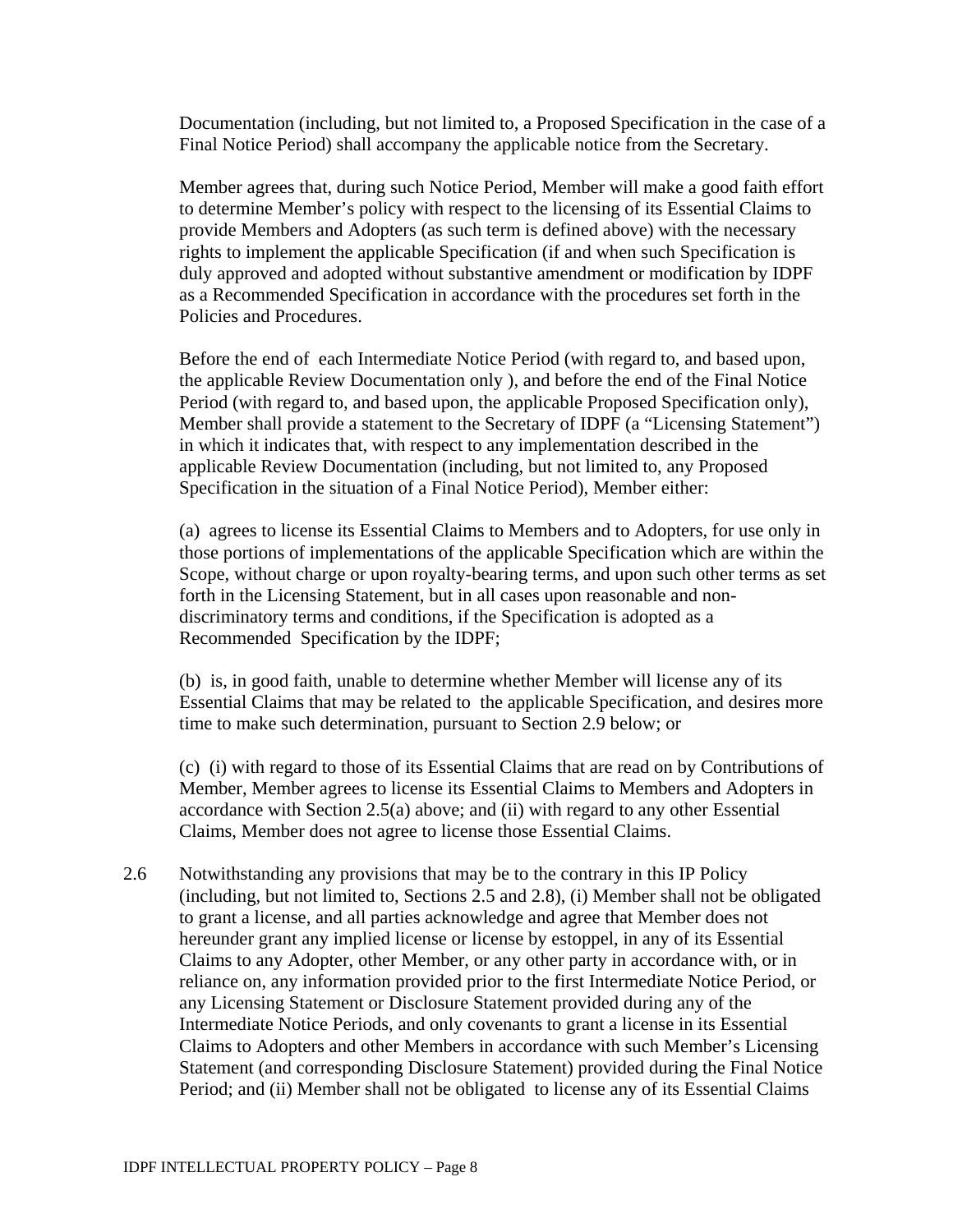pursuant to its Licensing Statement (and corresponding Disclosure Statement) provided during the Final Notice Period until such time as the applicable Specification is duly approved as a Recommended Specification as contemplated by the Policies and Procedures.

- 2.7 If a license that will be granted by a Member to an Adopter pursuant to Section 2.5 is conditioned on receipt by Member of a license to Adopter's Essential Claims, Member must also require such Adopter to covenant to grant a license to Adopter's Essential Claims to all other Adopters on reasonable and non-discriminatory terms. In providing Member's Licensing Statement pursuant to clauses (a) and (c) in Section 2.5 above, Member shall specify the extent, if any, to which it reserves the right not to grant or maintain a license to a particular potential licensee with respect to any of its Essential Claims when the potential licensee has commenced or threatened to commence litigation against Member asserting any claims with respect to Member or its intellectual property rights, and such litigation is continuing or such threats of litigation concern a subject that remains actively in dispute.
- 2.8 If Member does not provide a Licensing Statement as contemplated by Section 2.5 before the end of the applicable Notice Period, for any reason, including withdrawal from the IDPF or a relevant Working Group, but subject to Section 2.6 above, such Member will be deemed to have provided a Licensing Statement as described in Section 2.5(a) above, and will be bound by the same. For purposes of clarification, a Member may also provide a Licensing Statement at any time before the beginning of the first Intermediate Notice Period, provided, however, if Member provides such an additional Licensing Statement, Member is still obliged to provide the other Licensing Statements mandated by this IP Policy.
- 2.9 If a Member elects to submit a Licensing Statement pursuant to Section 2.5(b) above, such Member will use good faith efforts to: (i) promptly identify with reasonable particularity the basis for its problem and communicate the same in writing to the other members of the relevant Working Group; (ii) request and collect such additional information as may be necessary to facilitate such Member's decision to provide a final Licensing Statement pursuant to Section 2.5(a) or 2.5(c) above; and (iii) reasonably cooperate with other Members to resolve its concerns and attempt to submit a final Licensing Statement pursuant to Section 2.5(a)or 2.5(c) above before the end of the applicable Notice Period.

If a Member that has submitted a Licensing Statement pursuant to Section 2.5(b) has complied with the requirements set forth above in this Section 2.9, and as of the last day of the applicable Notice Period has still not resolved its concerns nor issued a Licensing Statement pursuant to either Section 2.5(a) or 2.5(c), such Member may request that the applicable Notice Period be extended by thirty (30) calendar days by giving written notice to the Secretary of IDPF before the end of the applicable Notice Period. Within a reasonable time from its receipt of such notice, the Secretary of IDPF will promptly give notice to all other Members that the applicable Notice Period has been extended, upon which time all Members will have an additional thirty (30)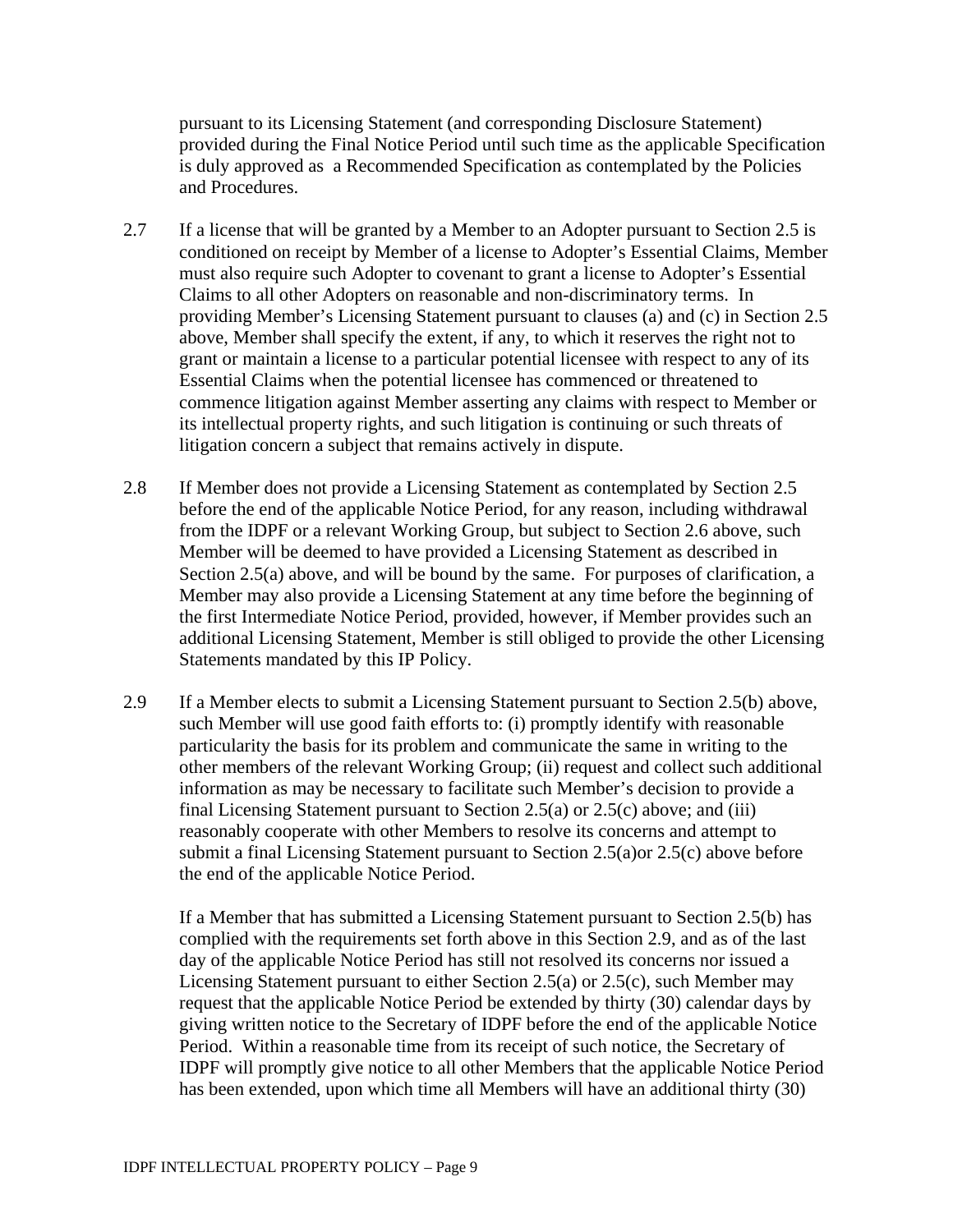calendar days to submit Licensing Statements as required under Section 2.5. Subject to the limitations set forth below in this paragraph, a Member's request for an extension of any Notice Period will be granted automatically, provided, however, that the Notice Period may be extended automatically for a total of no more than two (2) times in connection with a particular Specification and, thereafter, may be extended only upon a vote of the Working Group. If, after any such extended Notice Period, such Member still has not submitted a Licensing Statement before the end of the applicable Notice Period, it will be deemed to have provided a Licensing Statement as described in Section 2.5(a) above.

2.10 Nothing in this Policy shall prohibit a Working Group or the IDPF from producing Specifications that can be implemented, in whole or in part, with royalty-free technologies.

## 3. Rights in Specifications.

To ensure that Specifications can be made available to all interested parties without competing copyright claims in the document itself interfering with its publication and distribution, Member agrees that IDPF shall be the sole owner of the copyright in the Specification(s). Member hereby grants to the IDPF a worldwide, perpetual, irrevocable, non-exclusive, sub-licensable license under any copyrights in Members' and Representatives' Contributions included in all Specifications to reproduce, adapt, distribute, perform, display, and create derivative works of such Contributions in connection with the Specifications (including any successor thereof); provided, however, that the license granted herein does not grant any rights with respect to any underlying software or other technologies. Member agrees that its Representatives will not knowingly infringe a copyright or misappropriate a trade secret in any Contribution it makes to the Specification or other material submitted to the IDPF.

## 4. Trademarks

Member acknowledges that neither this IP Policy nor Member's participation in IDPF grant it any license or other rights with respect to any trademarks, certification marks or other indications of origin used by IDPF in connection with its activities or any Specifications.

## 5. No Confidential Relationship

All material presented to IDPF or its Working Groups or Committees shall be deemed of a non-confidential nature and therefore are for public distribution. Except as may be separately agreed in writing, the deliberations of the IDPF Plenary Body, Working Groups, Subgroups and Committees shall not be confidential. Disclosure of any trade secrets or other confidential information in the course of participation will not be subject to any obligation of confidentiality or nondisclosure on the IDPF or other participants. All are cautioned not to disclose any information that they wish to maintain in confidence. These policies do not preclude any Member or representative from entering into separate confidentiality agreements with other participants in IDPF.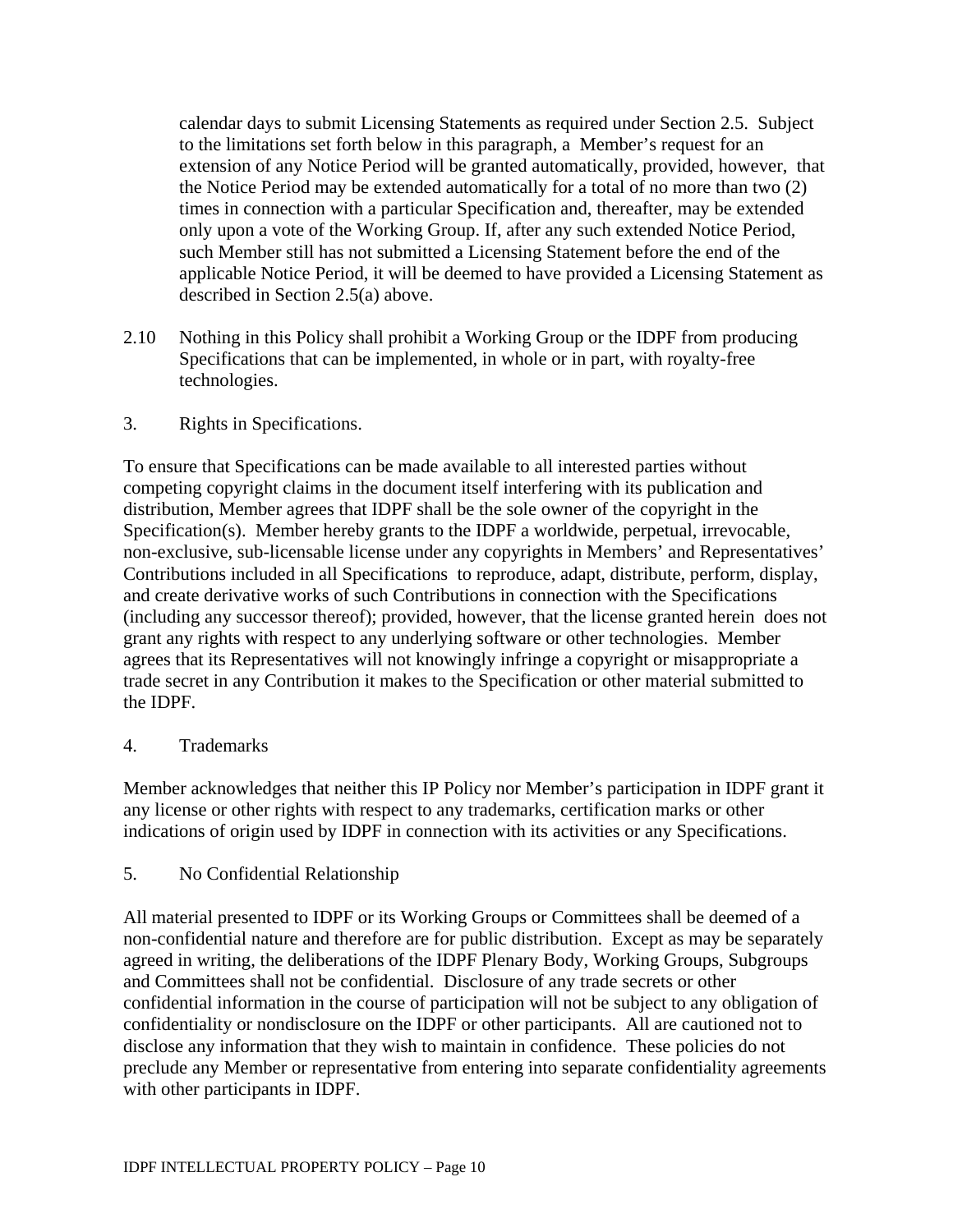## 6. Contributions Subject to Additional Restrictions or Conditions

Each Member acknowledges and agrees that it will not knowingly submit Contributions that may subject any Contribution or Specification, in whole or in part, to licensing obligations with additional restrictions or requirements inconsistent with those set forth in sections 2 and 3 of this IP Policy, or that would require any portion of the Contribution to: (i) be disclosed or distributed in source code form; (ii) be licensed for the purpose of making derivative works; or (iii) be redistributable at no charge. If a Member has knowledge that a Contribution has been made that may subject any Contribution or Specification, in whole or in part, to one or more of the licensing obligations listed in this Section 6 above, such Member shall give prompt notice of the same to the Working Group Chair, Executive Director, or Secretary of the IDPF.

7. Certain IP Issues Related to IDPF Publication Structure Specification.

If a Member contributed to or otherwise participated in the development of versions 1.0, 1.0.1 or 1.2 of the "OeBF Publication Structure Specification" (the "Documents"), (i) each such Member agrees to grant a license in its Essential Claims as prescribed by either Section 2.5(a) or Section 2.5(c) above (for purposes of this Section 7, any reference to the term Specification in the definition of "Essential Claims"shall be deemed to include these Documents ); and (ii) hereby grants a license to IDPF in any copyrights that Member holds in such Documents and Member's Contributions in such Documents.

8. Representations By Individual Members.

If a Member, as defined herein, is a person participating in IDPF individually and not on behalf of, or affiliated with, any company or other entity, such individual represents and warrants that: (i) the individual is participating on his/her own personal accord and not on behalf of any other third party entity or organization, (ii) the individual's participation, activity, and contribution in and to the IDPF will not be in violation of any pre-existing obligation to any third party; and (iii) the individual has not, and will not, include any proprietary or other intellectual property as a part of such individual's Contribution if he/she does not own such proprietary or intellectual property, or if the same is subject to any rights or interests held by third parties.

## 9. No Other Warranties

Except as may otherwise be set forth in this IP Policy, IDPF and all Members acknowledge that all information provided as part of the specification development process, including all Specifications, are all provided "AS IS" WITH NO WARRANTIES WHATSOEVER, WHETHER EXPRESS, IMPLIED, STATUTORY, OR OTHERWISE, AND EACH MEMBER EXPRESSLY DISCLAIMS ANY WARRANTY OF MERCHANTABILITY, NONINFRINGEMENT, FITNESS FOR ANY PARTICULAR PURPOSE, OR ANY WARRANTY OTHERWISE ARISING OUT OF ANY CONTRIBUTION.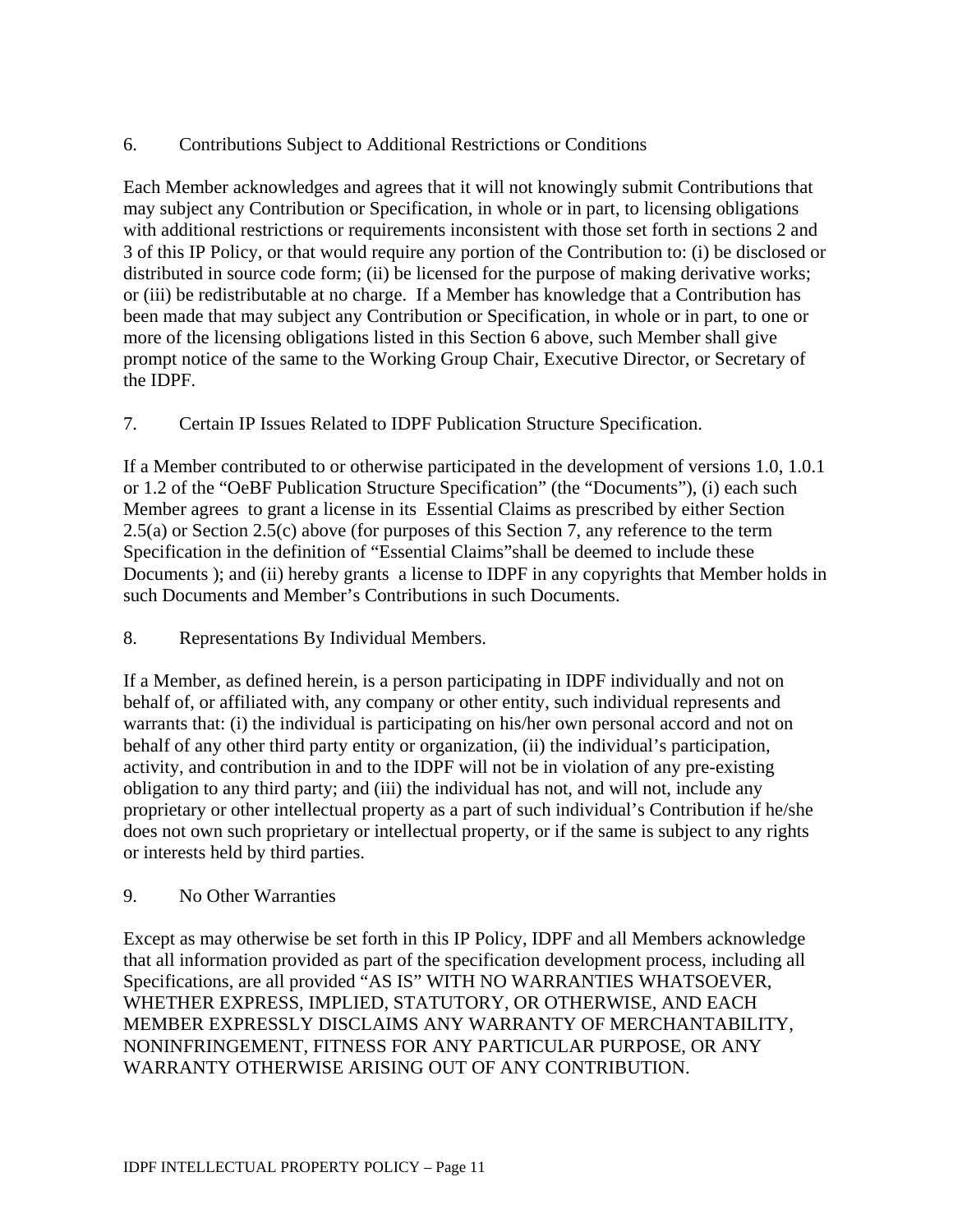#### 10. Limitation of Liability

IN NO EVENT WILL IDPF OR ITS MEMBERS BE LIABLE TO EACH OTHER, OR TO ANY THIRD PARTY FOR THE COST OF PROCURING SUBSTITUTE GOODS OR SERVICES, LOST PROFITS, LOSS OF USE, LOSS OF DATA, OR ANY INCIDENTAL, CONSEQUENTIAL, INDIRECT, PUNITIVE, OR SPECIAL DAMAGES, WHETHER UNDER CONTRACT, TORT, WARRANTY, OR OTHERWISE, ARISING IN ANY WAY OUT OF THIS OR ANY OTHER RELATED AGREEMENT, WHETHER OR NOT SUCH PARTY HAD ADVANCE NOTICE OF THE POSSIBILITY OF SUCH DAMAGES.

#### 11. Effect of Bankruptcy

Each Member acknowledges and agrees that this Policy and any resulting agreements may include a "license of intellectual property" which shall be subject to Section 365(n) of the United States Bankruptcy Code, and that IDPF and the Adopters of its Specifications shall be entitled to all rights and benefits of such §365(n) in accordance with its terms and conditions. All rights and licenses granted under or pursuant to this Policy by the Member are, and shall be deemed to be, for purposes of Sec. 365(n) of the U.S. Bankruptcy Code (or any other section in effect on the Effective date of this agreement that addresses rights in executory contracts), licenses of rights to intellectual property as such term is defined under the Bankruptcy Code. The Parties agree that IDPF and each licensee shall retain and may fully exercise all of its rights and elections under the Bankruptcy Code and enforce its rights under this IP Policy provided it abides by the terms of the same*.* In those situations governed by non-United States law, Member acknowledges and agrees to be bound by similar or like provisions that may exist under the laws of the applicable jurisdiction.

#### 12. Miscellaneous

- 12.1 All the provisions of these Policies shall be implemented in compliance with applicable law, including but not limited to export control and antitrust law.
- 12.2 This IP Policy shall be governed by the laws of the District of Columbia (USA), excluding its choice of law rules.
- 12.3 Members and their Affiliates shall not assign any rights hereunder without the prior written consent of the IDPF, which shall not be withheld unreasonably and provided that the Member shall have the right to terminate such Member's membership and participation upon written notice as more fully set forth in the Bylaws.
- 12.4 The obligations of a Member and its Affiliates under these Policies shall survive termination of its Membership and participation; provided, however, that a Member whose membership and participation has been terminated shall only be obligated to license its Essential Claims to Adopters and other Members (as contemplated by Section 2.5) with regard to only those Recommended Specifications which have been released prior to the effective date of such Member's termination of its membership and participation and, further provided, that such Member's licensing obligation shall